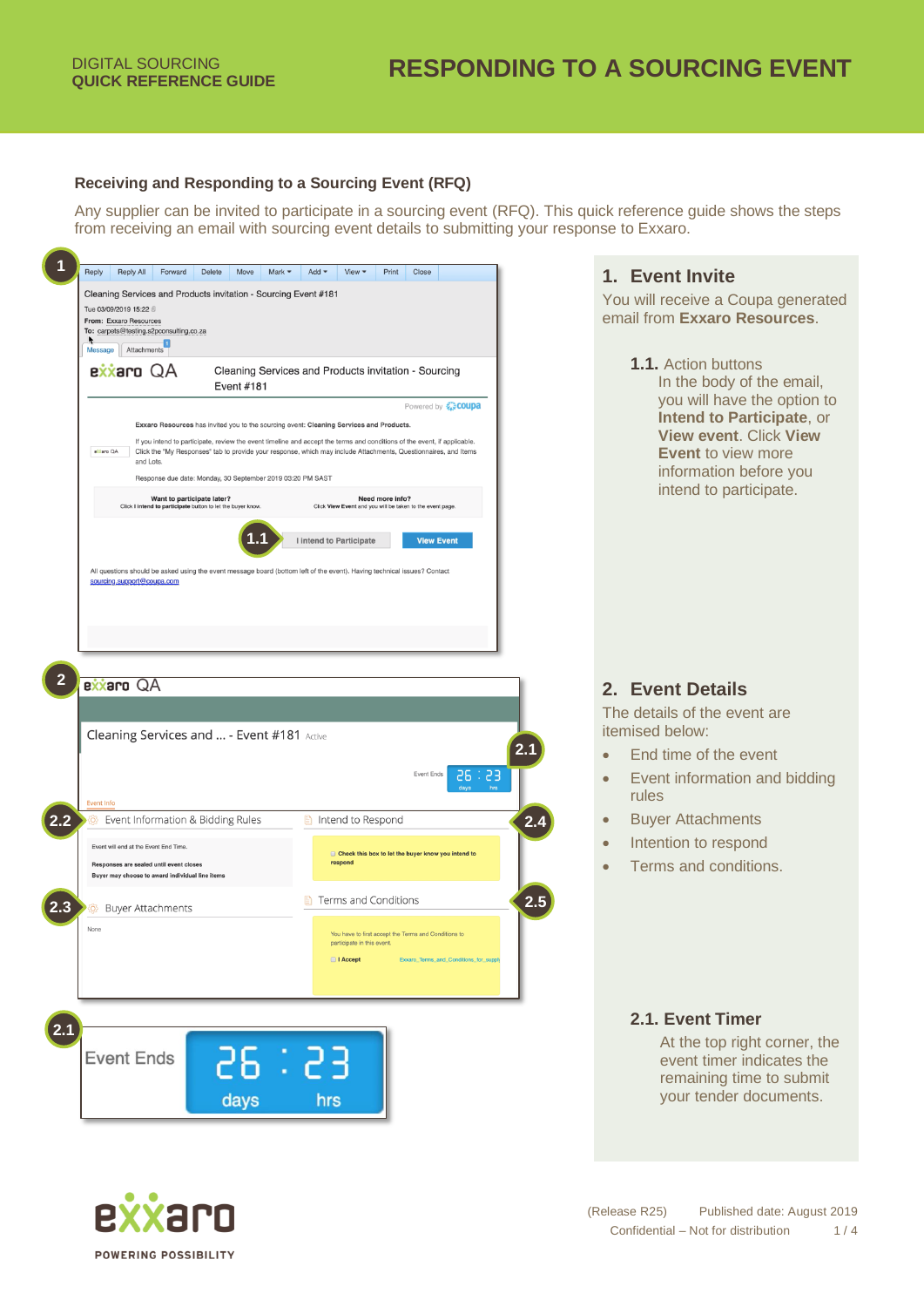## **RESPONDING TO A SOURCING EVENT**

| Event Information & Bidding Rules<br>Event will end at the Event End Time.                                                                                                                                                                                             |
|------------------------------------------------------------------------------------------------------------------------------------------------------------------------------------------------------------------------------------------------------------------------|
| Responses are sealed until event closes<br>Buyer may choose to award individual line items                                                                                                                                                                             |
| 2.3<br><b>Buyer Attachments</b><br><u>{ଠ</u> }                                                                                                                                                                                                                         |
| Intend to Respond                                                                                                                                                                                                                                                      |
| Check this box to let the buyer know you intend to<br>respond                                                                                                                                                                                                          |
| <b>Terms and Conditions</b>                                                                                                                                                                                                                                            |
| You have to first accept the Terms and Conditions to<br>participate in this event.<br><b>I</b> Accept<br><b>Exxaro Jerms</b> and <b>Conditions.pdf</b><br>В                                                                                                            |
| $\mathbf c$<br>Enter Response                                                                                                                                                                                                                                          |
| Timeline<br>$\mathbb{R}^3$<br>٠<br><b>Fyret Fod</b><br>Ser<br>$\overline{\mathbf{3}}$<br>30 3:20 PM Attica/Johannesburg<br>3:21 PM Africal Johannesburg<br>00:00<br>26d : 23h : 58min<br>3<br>Messages<br>0<br>vent Team<br>lenny Jones a minute ago<br>Dear Supplier, |
| Looking forward to your response.<br>enny Jones<br>Regards<br>Send Message<br>Type new message}<br><b>Enter Response</b><br>◎coupa                                                                                                                                     |
| Having Technical Issues? Contact<br>Business Spend Management · <b>4</b> English (South Africa)                                                                                                                                                                        |

## **2.2. Event Information & Bidding Rules**

Scroll down to view **Event Information & Bidding Rules**.

## **2.3. Buyer Attachments**

Find tender documentation under **Buyer Attachments**.

## **2.4. Intend to Respond**

Indicate your intention to participate in the sourcing event by checking the checkbox.

## **2.5. Terms and Conditions**

- A. Download and read the **Terms and Conditions** document.
- B. If you accept the terms, by ticking the checkbox, the **Enter Response** button becomes active.
- C. Then click on **Enter Response** to proceed.

## **3. Messages Tab**

Notice the **Messages** tab on the bottom of the screen. This feature allows Exxaro and the suppliers to communicate. Click on the tab to view, respond and create new messages. These communications will also be sent to the relevant party via email.

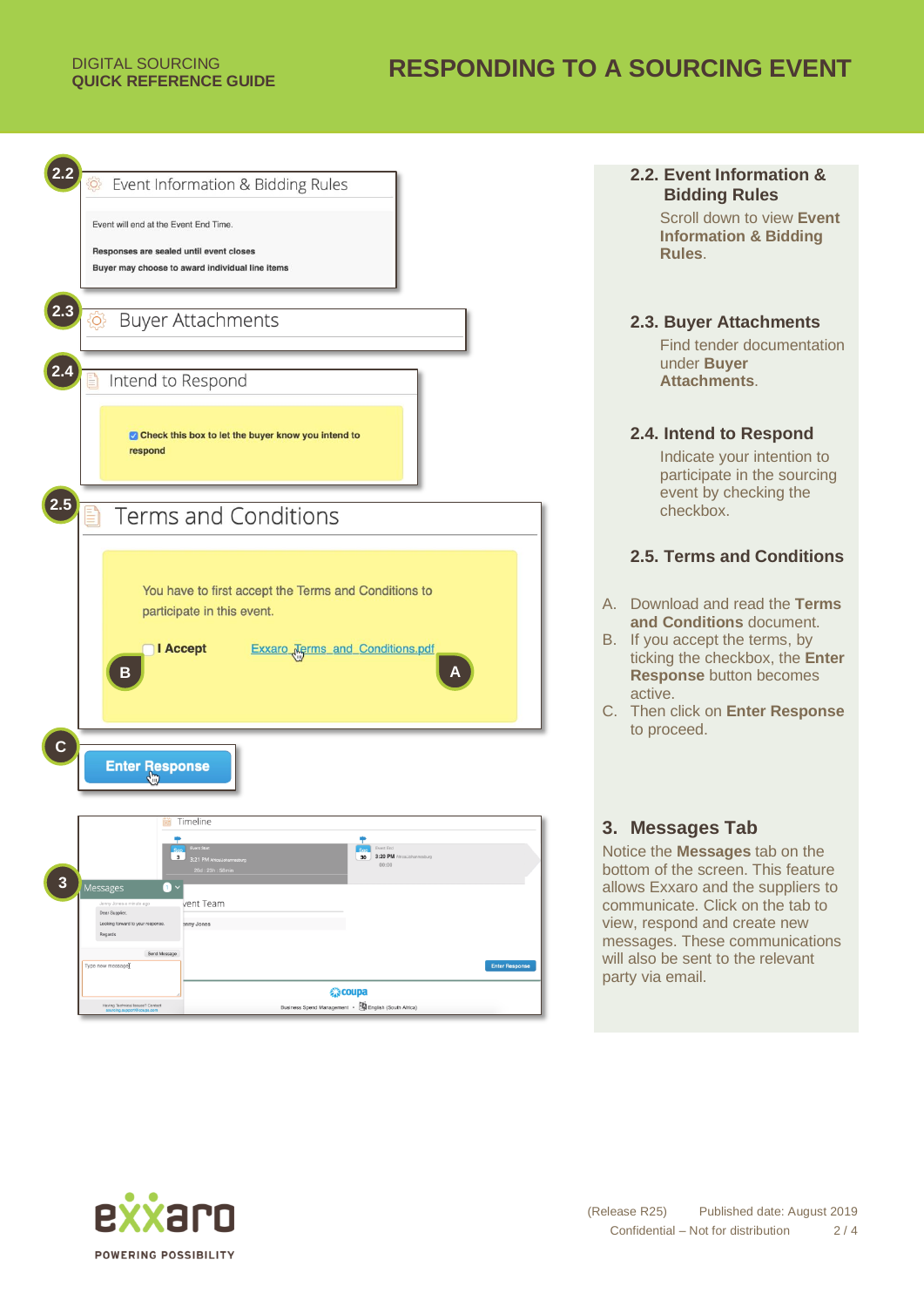# **QUICK REFERENCE GUIDE RESPONDING TO A SOURCING EVENT**

| Cleaning Services and  - Event #181 Active         |                             |                                           |  |
|----------------------------------------------------|-----------------------------|-------------------------------------------|--|
|                                                    | Event Ends                  | 58 : 53                                   |  |
| My Response<br><b>Event Info</b>                   |                             | days                                      |  |
|                                                    |                             |                                           |  |
|                                                    |                             | $\checkmark$                              |  |
| Attachments<br>O                                   |                             | $\rightarrow$                             |  |
| Questionnaires                                     |                             |                                           |  |
| 1. Similar Work Executed                           |                             | $\,>\,$                                   |  |
|                                                    |                             |                                           |  |
|                                                    |                             |                                           |  |
| E Items and Lots                                   |                             | $\rightarrow$                             |  |
| <b>Export to Excel</b><br><b>Import from Excel</b> | <b>Load History</b><br>Save | Submit Response to Buyer                  |  |
|                                                    |                             |                                           |  |
|                                                    |                             |                                           |  |
| Attachments                                        |                             |                                           |  |
| <b>Provided by Jenny Jones</b>                     | Your response               |                                           |  |
| Supplier Conflict of Interest                      |                             | Response to Supplier Conflict of Interest |  |
| Instructions                                       | Attachment *                |                                           |  |
| Please complete and attach                         | Add File                    |                                           |  |
| <b>Attachment</b>                                  | 5 <sub>1</sub>              |                                           |  |



## **4. My Response**

You may be required to attach documents, complete questionnaires and populate the pricing for the items requested.

## **5. Attachments**

Expand the **Attachments** section to view and upload different files.

> **5.1.** To attach documents, click on the **File** hyperlink, browse your folders and attach the relevant document.

## **6. Questionnaires**

Expand the **Questionnaires** section.

> **6.1.** Complete the questionnaire and click **Save**.

## **7. Items and Lots**

- **7.1.** Populate the proposed prices in the **My Price** fields.
- **7.2.** To add any additional information to the line item that is not price related, click on the line item to expand the view.